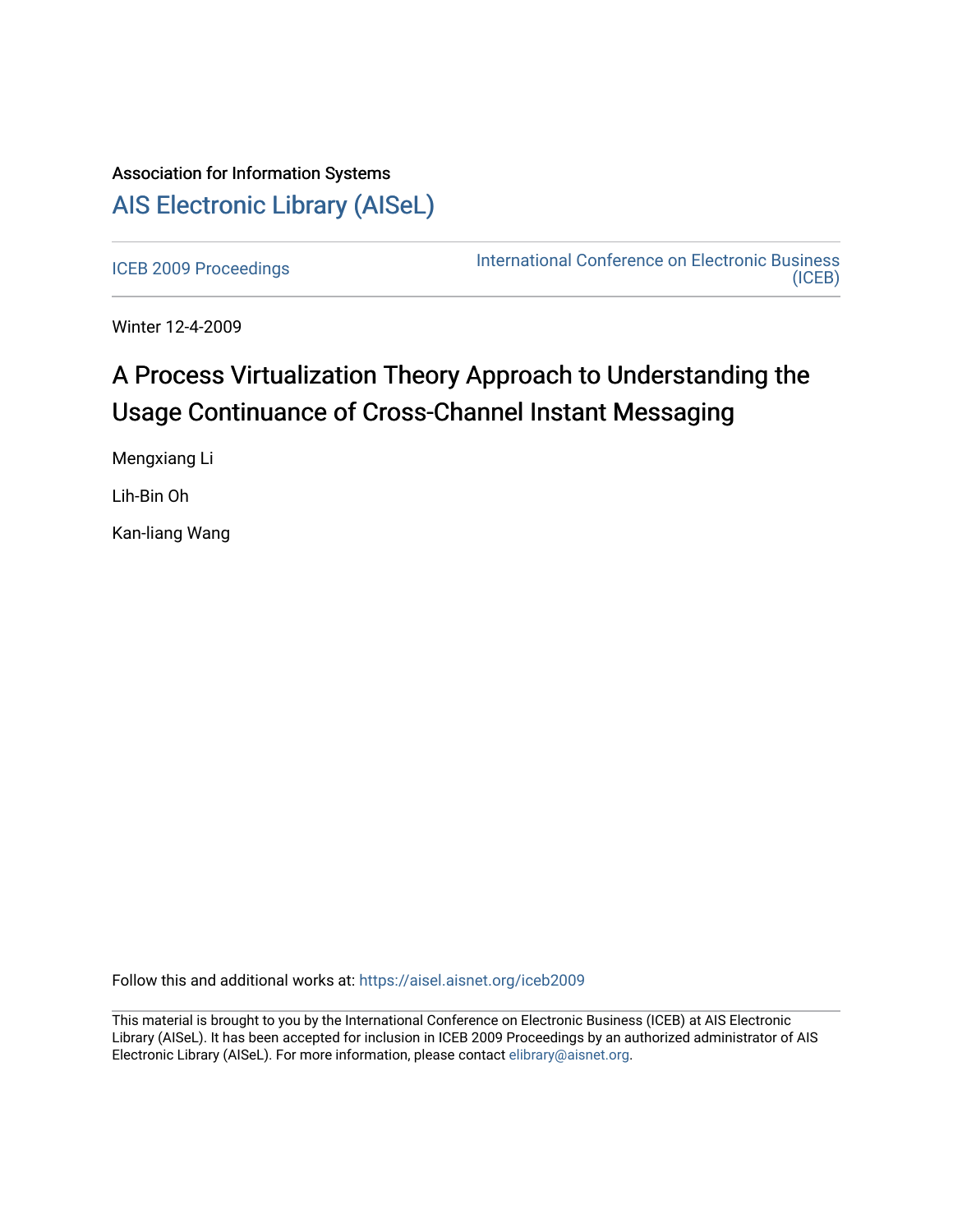# **A PROCESS VIRTUALIZATION THEORY APPROACH TO UNDERSTANDING THE USAGE CONTINUANCE OF CROSS-CHANNEL INSTANT MESSAGING**

Mengxiang  $LI^{1*}$ , Lih-Bin OH<sup>2</sup>, and Kanliang WANG<sup>3</sup>

\* Department of Information Systems, College of Business, City University of Hong Kong School of Management, Xi'an Jiaotong University

Mengxiang.li85@gmail.com<sup>1</sup>; ohlb@mail.xjtu.edu.cn<sup>2</sup>; klwang@mail.xjtu.edu.cn<sup>3</sup>

#### **Abstract**

Increasingly, we are witnessing the advent of IM software on mobile devices for users to communicate with other users who are using either the desktop or mobile channel. The emergence of such cross-channel instant messaging (CCIM) demands a renewed understanding of users' continuance behaviours. In this research-in-progress paper, we draw upon the process virtualization theory perspective to extend the expectation-confirmation model for IT (ECM-IT). According to PVT, we propose that users' confirmation of using the virtualized CCIM is determined by the communication process's dimensions of sensory, synchronism, relationship, and identification & control. In addition, we propose that the extent to which the communication dyads make mutual adaptation to one another will moderate the relationship between confirmation and perceived usefulness of CCIM. We expect our findings to make theoretical contributions to the domain of research on IT usage post-adoption behaviours as well as managerial implications to CCIM application developers and other stakeholders in the mobile industry.

**Keywords:** Cross-channel Instant Messaging, Process Virtualization Theory, Mutual Adaptation, ECM-IT, Personal-tie Building

### **Introduction**

The adoption of instant messaging (IM) has witnessed phenomenal growth during the last decade. The number of IM accounts has increased from 590 million in 2003 to 1060 million in 2007. It was estimated that the number of IM accounts will rise to 1700 million by 2011 [1]. This projection is largely expected because as more people begin to use IM to communicate with their friends and colleagues. Instant messaging is fast becoming a social tool for people to establish and facilitate their personal ties with others. In 2007, Gartner group published a global survey report on the mobile messaging indicating that mobile messaging would eventually become the primary solution for P2P communications in the future [2]. With the development of mobile technology, cross-channel instant messaging (CCIM) has

emerged to allow users to chat with others regardless of whether they are using desktop-based IM or mobile-based IM. Figure 1 provides an illustration of CCIM in use. Users who are using either the desktop or mobile version of the CCIM would be presented with the information as to whether the other party is using desktop or mobile terminal (represented by different avatar).



**Figure 1.Screenshots of CCIM (Both from mobile device and desktop device)** 



**Messaging Communication** 

As depicted in Figure 2, there can be four possible instant messaging communication scenarios. When users use IM, they can choose the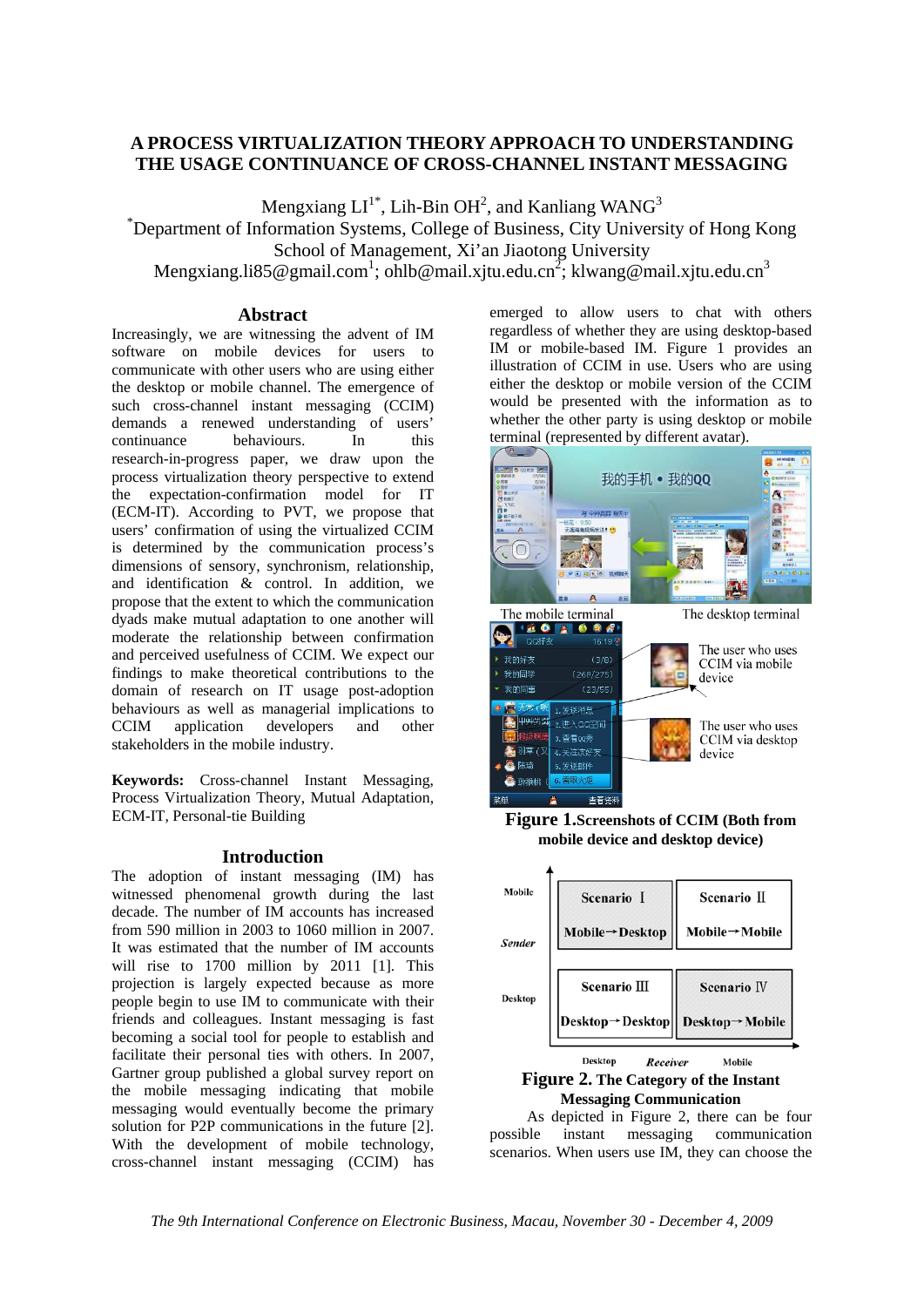desktop or the mobile IM to send messages; the receiver can also choose to receive the message either through the desktop or mobile terminal. In Scenario I, the sender uses the mobile terminal to send message and the receiver uses the desktop terminal to receive the message; In Scenario II, both the sender and receiver use the mobile terminal to send and receive the message; In Scenario III, both the sender and receiver use the desktop terminal to send and receive the message; In Scenario IV, the sender uses the desktop terminal to send message and the receiver uses the mobile terminal to receive the message. In the present study, our scope of CCIM is limited to Scenarios I and IV. Accordingly, we define CCIM as follows:

Cross-Channel Instant Messaging (CCIM) refers to the use of instant messaging software where the source and receiving party are on different channels and includes communications with another party from the mobile to desktop channel or from the desktop to the mobile channel.

In the extant research, instant messaging communication has been studied in a single channel context on the desktop computer. Studies were conducted to validate the established technology adoption models such as TAM model, TPB theory, Flow theory in this application context [3] [4] [5] [6] [7] [8]. It has been found that perceived usefulness, perceived enjoyment and concentration have positive effects on the intention to adopt IM [6] [9] [10] [11]. Prior to the availability of IM on mobile terminals, users communicated with each other on the same channel - there are no differences between the sender's device and the receiver's device (e.g. screen size, processor capability, keyboard, IM software interface). However, in the case of CCIM, the communication partners use different methods to chat with each other (e.g. one uses desktop-based CCIM while the other uses the mobile-based CCIM). They have to deal with the differences in the desktop and the mobile devices. Consequently, their communication behaviours may be influenced both by the hardware constraints and by the CCIM communication process characteristics.

To the best of our knowledge, no studies have been conducted in the cross-channel IM context, especially in the case of post adoption [10] [12].

In this paper, we extend the ECM-IT model by process virtualization theory (PVT) perspective to predict the usage continuance of CCIM. PVT [13] aims to explain the virtualization mechanism of a process from the four essential facets: sensory, relationship, synchronism, and identification and control. Since CCIM is purely a communication process, it is appropriate to use the process

characteristics outlined in PVT to assess confirmation and continuance of its usage. It has been pointed out that there is a lack of research on the post adoption of mobile services [14], our study attempts to fill this gap by adopting a new theoretical perspective to investigate an emerging mobile service. We also expect the findings from this study to provide new insights to inform managerial practices in the mobile services industry.



**Expectation-Confirmation Model for IT (ECM-IT)** 

Drawing attention to the substantial differences between initial adoption and continued usage behavior in the IT context, Bhattacherjee (2001) developed and empirically tested an expectation-confirmation model of continued IT usage. ECM-IT had its roots in the expectancy-confirmation paradigm. The model predicts users' intentions to continue using IT with three antecedent constructs: (1) user satisfaction with the IT; (2) extent of user confirmation; and (3) post-adoption expectations, represented by perceived usefulness. In the ECM-IT model, perceived performance was not included as the assumptions has been made that the effects of perceived performance is already captured by the confirmation construct. Based on the logic of ECM-IT, confirmation is the congruence of the expectation and the actual performance [15] [16]. If the actual performance cannot meet the expectation, users will feel disconfirm. If the actual performance is better than expectation, users will feel satisfied and regarded it as a bonus. In order to assess the users' perceived performance/confirmation of the communication process in using CCIM, we draw upon the process characteristics outlined in the process virtualization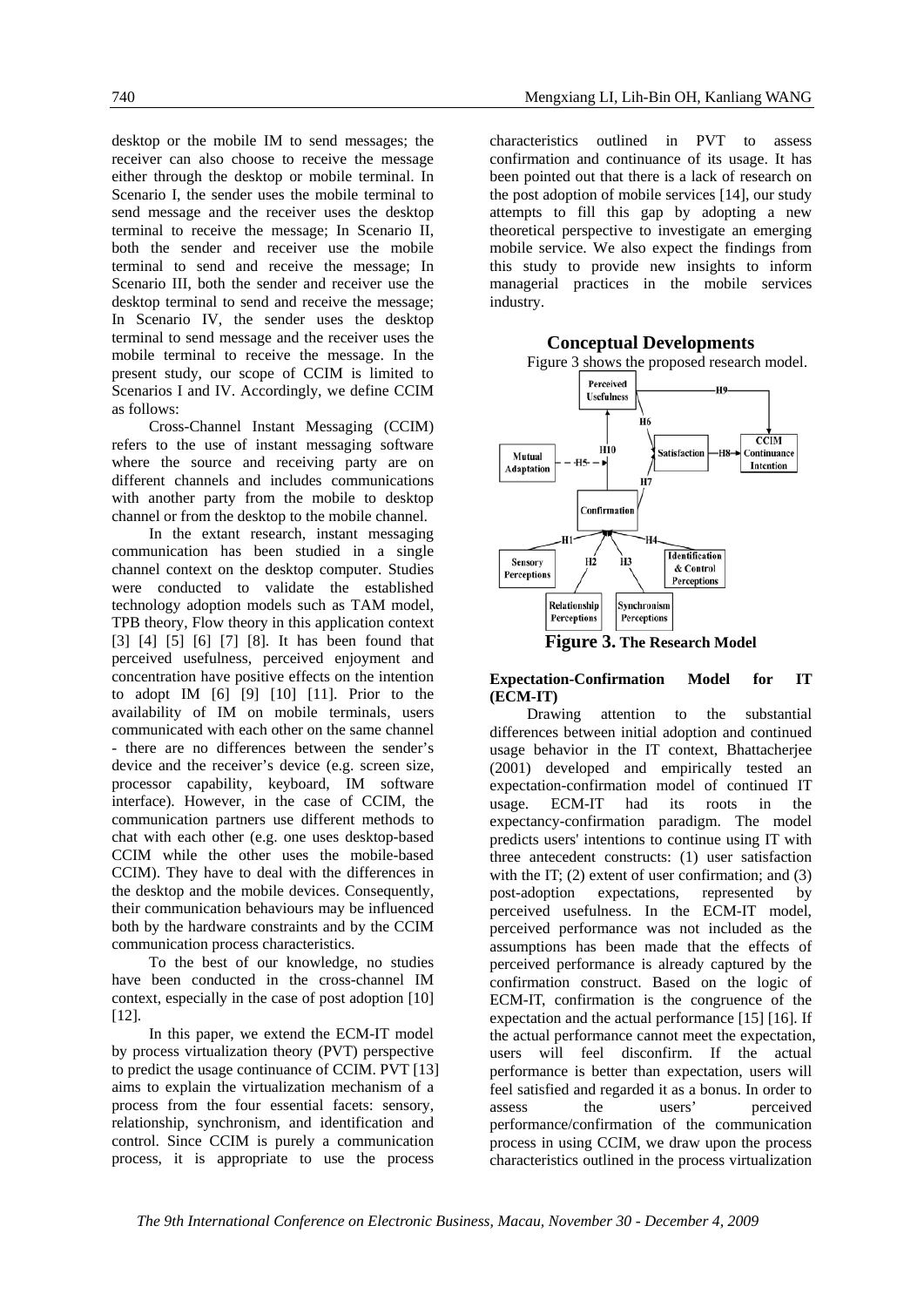theory.

#### **Process Virtualization Theory**

Prior research has investigated shopping and commercial exchange processes and provided findings as to which products are best suited for trading in virtual environments [17] [18]. Other research has also looked at relationship development processes and how they might be conducted via virtual mechanisms such as email, online dating sites, and virtual worlds [19]. The process virtualization theory [13] was developed to provide a framework to answer the question: "What factors affect the 'virtualizability' of a process?"

In PVT, process is broadly defined as a set of steps to achieve an objective. We adopt this perspective to investigate the CCIM process thoroughly. Consider the process of friendship development. The steps in this process include meeting, identifying mutual interests, creating shared experiences, etc. This could be done online through exchanging e-mails and sharing experiences in the same online role playing game. The objective is to develop a mutually beneficial relationship. PVT proposes that sensory, relationship, synchronism, and identification and control are the four dimensions that can be used to characterize a process. Communicating using CCIM is a process that involves all of these four aspects and hence users' perceived confirmation of its performance can be appropriately evaluated using these PVT process characteristics.

#### **Sensory Perceptions**

Sensory perceptions refer to the overall sensation that users feel when engaging in the CCIM communication (e.g. excitement, sadness) [13]. It determines whether users are able to perceive a full sensory experience of the communication via CCIM. When users feel happy in using the CCIM, they would like to use the CCIM and enjoy the process of chatting. This will enhance the communication performance.

Much research has been done on the users' sensory perceptions of IT. In the context of IM adoption, Kang et al. (2009) found that enjoyment has positive effect on IT actual usage and performance[20]. Other scholars also found that the perceived sensory aspects, such as perceived concentration, are positively associated with IT performance [5] [10]. Therefore, we hypothesize that:

Hypothesis 1 (H1): The users' perceptions of CCIM sensory aspects are positively associated with their confirmation of the use of CCIM.

#### **Relationship Perceptions**

Relationship perceptions refer to the quality of personal tie-building in the CCIM communication context. Such interactions often lead to knowledge acquisition, trust, and friendship

development [13].

Relationships have a direct impact on cooperative communication performance. Some scholars found that personal ties are special in that they create an emotional intimacy and social and/or cultural sense of belonging [21] [22] [23]. Fulfillment of the needs of participants' interpersonal interaction is thus linked to a willingness to cooperate. Users may characterize their relationship in various terms such as "friends", "classmates", or "professional associates". Users will tend to seek help from and provide help to people with whom they have close relationships rather than people they do not know or whom they dislike. Hence, relationship perceptions will likely to positively influence the communication performance. Therefore, we hypothesize that:

Hypothesis 2 (H2): The users' perceptions of CCIM relationship aspects are positively associated with their confirmation of the use of CCIM.

#### **Synchronism Perceptions**

Synchronism perceptions refer to the degree to which the activities that make up the CCIM communication need to occur quickly with minimal delay [13].

The partners should respond as soon as possible in order to improve mutual understanding [24]. This is so because replying synchronously makes the communication process more seamless. The communication partners would like to chat with each other synchronously in order to enhance the performance of communication [25] [26]. This is particularly important because of the users' need to always remain contactable and to communicate with those on their CCIM contact list. Therefore, we would expect that synchronism is likely to have an influence in computer-mediated communication process such as CCIM. Therefore, we hypothesize that:

Hypothesis 3 (H3): The users' perceptions of CCIM synchronism aspects are positively associated with their confirmation of the use of **CCIM** 

#### **Identification and Control Perceptions**

Identification and control perceptions refer to the degree to which users can identify other communication participants and the ability to exert control over/influence their behavior in the CCIM communication [13]. We note that the conceptual definition of control in the PVT is similar to the notion of perceived behavior control in TPB.

In the context of CCIM, the ability to recognize friends when they logon, ability to logon anonymously and the ability to execute service functions are examples of such perceptions. The ability to exert control may have positive influences on the communication performance [27] [28] [29] [30]. The provision of identification by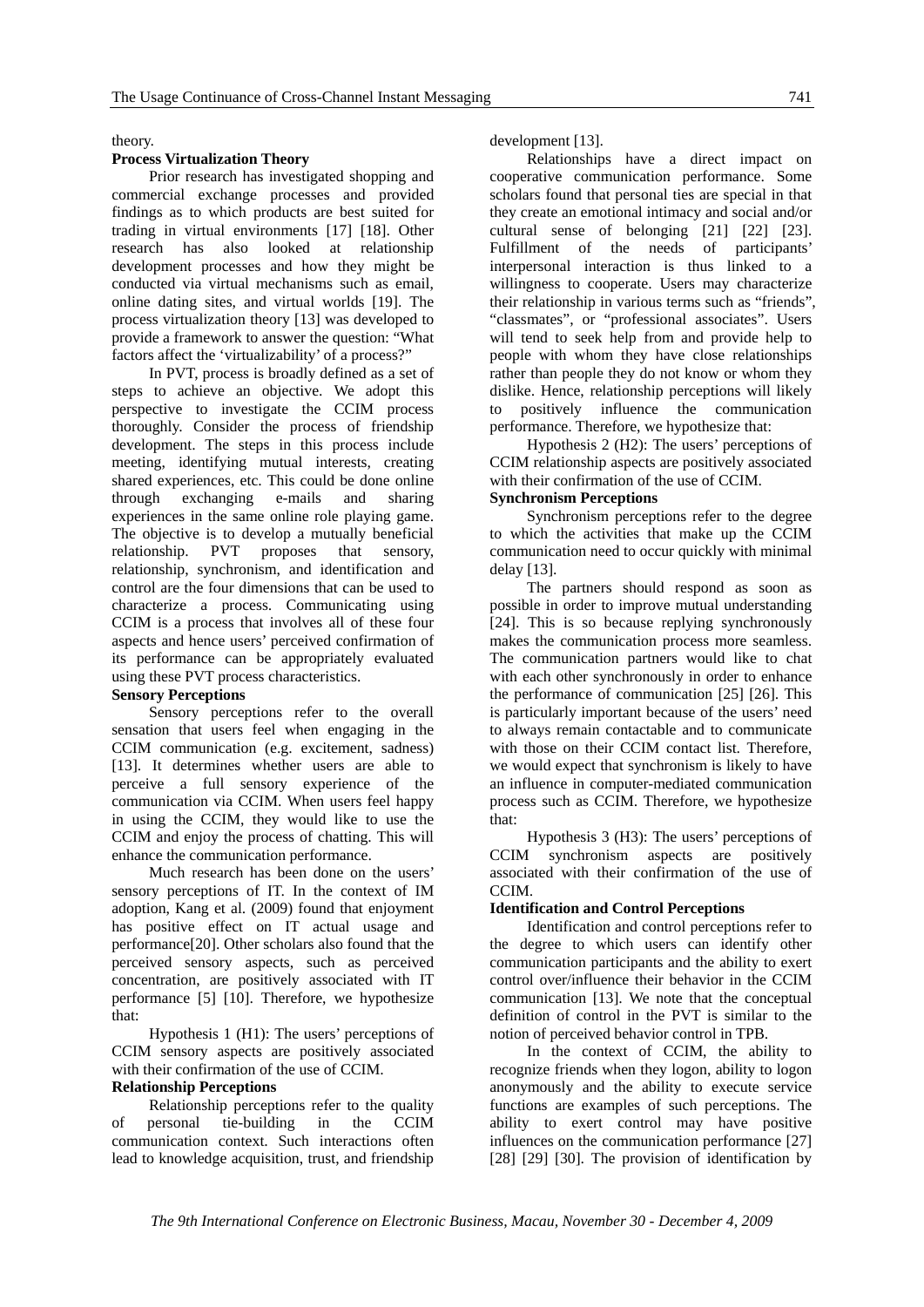CCIM can allow users to choose an appropriate manner to chat with the other party (e.g., chatting with trusted friends more casually, and chatting with anonymous parties more prudently) [31]. Therefore, we hypothesize that:

Hypothesis 4 (H4): The users' perceptions of CCIM identification and control aspects are positively associated with their confirmation of the use of CCIM.

#### **Mutual Adaptation**

Mutual adaptation is arguably on of the most essential characteristics of every interpersonal interaction. It refers to the magnitude and type of influence that one person's overt behavior has on the partner [32]. Mutual adaptation is similar with the concept "reciprocity" in interpersonal communication [33]. Reciprocity involves responding to a positive action with another positive action, and responding to a negative action with another negative one. A point of difference is that mutual adaptation focuses only on the positive reciprocal activities. In the distributed learning context, mutual adaptation plays an important role in the teaching experience and self-learning [34] [35]. When parties communicate remotely using computer-mediated communications (CMC), the ability to make mutual adaptations based on hardware, software and bandwidth constraints and variations are important. In the context of CCIM, we consider mutual adaptations as the users' self-regulation behavior to adapt to the partner's real-time situation in the CCIM communication.

Mutual adaptation is likely to moderate the relationship between confirmation and perceived usefulness. In the ECM-IT model, confirmation tends to elevate users' perceived usefulness and disconfirmation will reduce such perceptions. Mutual adaptation will strengthen this positive effect. When using CCIM, users would like to adjust to their communication partner in order to improve overall communication performance (e.g. change the typing speed, use some abbreviation if their partner is using mobile terminal). These self-regulation behaviors may enhance the communication performance and in turn make the users feel that the CCIM is useful (see Figure 1). This is because on the basis of reciprocity, people know what they can expect from cooperating parties, and are more likely to commit themselves to the formal and informal obligations associated with the cooperative relationship [21] [22] [24]. Mutual adaptation thus has a harmonious and stabilizing effect on the relations between the parties. The result will be greater continuity in communications with minimum delays. Thus, with the moderating effect of mutual adaptation, confirmation may have a greater influence on the

perceived usefulness of CCIM. Therefore, we hypothesize that:

Hypothesis 5 (H5): Mutual adaptation positively moderates the relationship between users' confirmation and perceived usefulness of CCIM.

#### **Perceived Usefulness, Confirmation, Satisfaction, CCIM continuance intention**

The remaining hypotheses in our proposed model have been previously investigated in numerous ECM-IT studies [15], and have now become well established in the literature of ECM-IT [20] [36]. We expect these relationships to hold in the context of CCIM. First, a user's satisfaction has positive influence on his/her intention to continue using CCIM. Second, a user's extent of confirmation and perceived usefulness are two key determinants of satisfaction. Third, perceived usefulness is the most important factor in determining users' adoption intentions. Finally, the extent of confirmation resulting from the usage experiences is hypothesized to positively affect perceived usefulness. Hence:

Hypothesis 6 (H6): Users' perceived usefulness of CCIM use is positively associated with their satisfaction with CCIM use.

Hypothesis 7 (H7): Users' extent of confirmation is positively associated with their satisfaction with CCIM use.

Hypothesis 8 (H8): Users' level of satisfaction with initial CCIM use is positively associated with their CCIM continuance intention.

Hypothesis 9 (H9): Users' CCIM continuance intention is positively associated with their perceived usefulness of CCIM use.

Hypothesis 10 (H10): Users' extent of confirmation is positively associated with their perceived usefulness of CCIM use.

#### **Research Method**

A survey using a communication-dyad approach will be conducted to test the research model. Data will be collected from existing users of the CCIM. Only users who had experiences in using IM to communicate across desktop and mobile channels (i.e., Scenario I and IV) will be used as respondents. It will be performed in three stages. First, a mailing list of current users will be obtained from a major CCIM firm. Next, we will randomly select several respondents and send them invitation letters to participate in our study. Upon completion of the survey, users will be asked to provide the contact information of another friend/colleague whom they communicate using CCIM frequently. The dyad assessment approach would allow us to assess the mutual adaptation aspect.

We plan to examine two major Chinese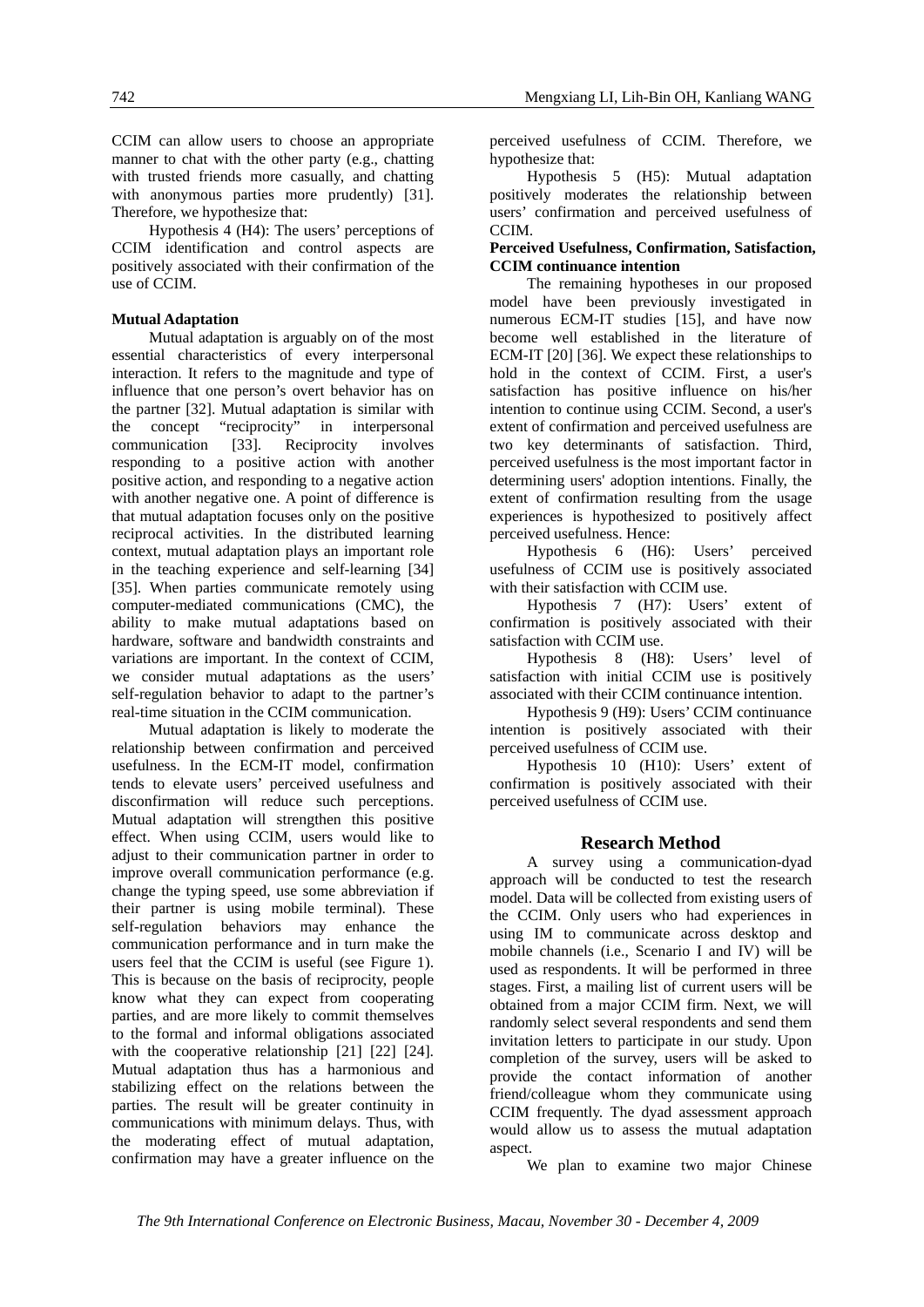CCIMs: QQ (pc.qq.com) and Fetion (www.fetion.com.cn). QQ is the primary product of Tencent Company, which is the largest Internet service provider in China. QQ started off with a desktop version and has introduced a mobile version in recent years, users can chat via both versions of QQ. Fetion is the IM product of China Mobile, which is the largest mobile network carrier in China. Fetion began as a mobile service and recently provided a desktop version. These two CCIMs have their unique aspects and are suitable for our research. For QQ, it is the dominant desktop IM in China, and is now extending its usage into the mobile domain; for Fetion, it has an edge in the mobile network domain, and is now moving into desktop domain. By studying two competing CCIMs with different focused markets, we expect to uncover some interesting insights when doing comparative analysis.

Constructs from the ECM-IT in the research model are operationalized using established scales and adapted to suit the CCIM context. The items to assess the four process characteristics are developed based on the theoretical conceptualizations of Overby (2008) and other related research in the CMC literature. We expect to have approximately 200 respondents for each CCIM. Data will be analyzed using partial least squares (PLS) technique.

## **Status of Research & Expected Contributions to Theory and Practice Status of Research**

We have completed the conceptual developments and validation process and have developed a preliminary version of the questionnaire. Data collection is targeted during summer 2009. We expect to complete the preliminary data analysis by fall 2009.

#### **Expected Contributions to Theory and Practice**

The main theoretical contribution of this research is that it provides a new perspective to understand users' post adoption behavior with the introduction of the process virtualization perspective. Our proposed research model provides a more holistic assessment of users' confirmation of IT by considering them from the four aspects of sensory, synchronism, relationship, and identification and control. Next, our unique research context of cross-channel IM allows us to examine the effects of mutual adaptation. The findings would provide new insights to study other cross-channel information services. We expect the revised model to further enhance the explanatory ability of the ECM-IT model. Third, further development and test of ECM-IT could advance research into users' interpersonal interaction. From a managerial point of view, empirical findings from

our study would identify the aspects that are important to cross-channel information service users. The results regarding the importance of mutual adaptation would inform cross-channel services designers and providers about offering users the ability to identify and make mutual adjustments to other users in order to improve usage continuance.

**Acknowledgement.** This research is supported by the national natural science foundation of china (70890081)

#### **References**

- [1]. Radicati, T., *Instant Messaging Market, 2007-2011*. 2007, The Radicati Group: Palo Alto, CA, USA.
- [2]. Ingelbrecht, N., et al., *Market Trends: Mobile Messaging, Worldwide, 2006-2011*. 2007, Gartner Group: Stamford, CT. pp. 1-16.
- [3]. Anckar, B., C. Carlsson, and P. Walden. Factors Affecting Consumer Adoption Decisions and Intent in Mobile Commerce: Empirical Insights. in *16th Bled eCommerce Conference*. 2003. Bled, Slovenia.
- [4]. Okazaki, S., New Perspectives on M-Commerce Research*. Journal of Electronic Commerce Research*, **6**(3)2005, pp. 160-165.
- [5]. Shin, D.-H. and W.-Y. Kim, Applying the Technology Acceptance Model and Flow Theory to Cyworld User Behavior: Implication of the Web2.0 User Acceptance*. CyberPsychology & Behavior*, **11**(3)2008, pp. 378-384.
- [6]. Teo, T.S.H. and S.H. Pok, Adoption of WAP-Enabled Mobile Phones Among Internet Users*. Omega*, **31**(6), December 2003, pp. 483-498.
- [7]. Venkatesh, V., et al., User Acceptance of Information Technology: Toward a Unified View*. MIS Quarterly*, **27**(3), September 2003, pp. 425-478.
- [8]. Yang, K.C.C., Exploring Factors Affecting the Adoption of Mobile Commerce in Singapore*. Telematics and Informatics*, **22**(3), August 2005, pp. 257-277.
- [9]. Lu, J., et al., Determinants of Accepting Wireless Mobile Data Services in China*. Information and Management*, **45**(1), January 2008, pp. 52-64.
- [10]. Lu, Y., T. Zhou, and B. Wang, Exploring Chinese Users' Acceptance of Instant Messaging Using the Theory of Planned Behavior, the Technology Acceptance Model, and the Flow Theory*. Computers in Human Behavior*, **25**(1), January 2009, pp. 29-39.
- [11]. Pedersen, P.E., L.B. Methlie, and H.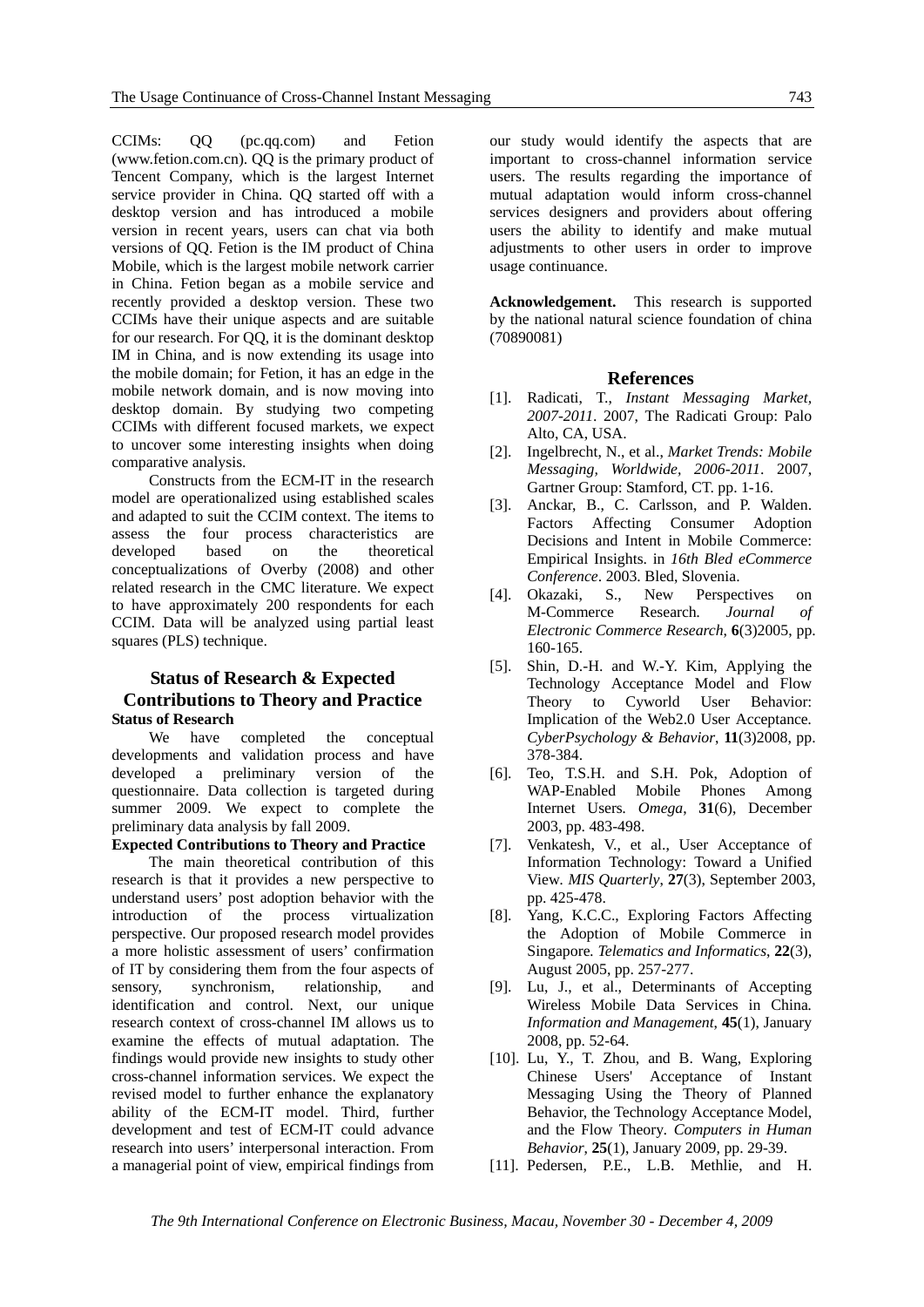Thorbjørnsen. Understanding Mobile Commerce End-User Adoption: A Triangulation Perspective and Suggestions for an Exploratory Service Evaluation Framework. in *35th Hawaii International Conference on System Sciences*. 2002. Big Island, Hawaii.

- [12]. Liao, C., J.-L. Chen, and D.C. Yen, Theory of Planning Behavior (TPB) and Customer Satisfaction in the Continued Use of E-Service: An Integrated Model*. Computers in Human Behavior*, **23**(6), November 2007, pp. 2804-2822.
- [13]. Overby, E., Process Virtualization Theory and the Impact of Information Technology*. Organization Science*, **19**(2), January 2008, pp. 277-291.
- [14]. Ngai, E.W.T. and A. Gunasekaran, A Review for Mobile Commerce Research and Applications*. Decision Support Systems*, **43**(1), February 2007, pp. 3-15.
- [15]. Bhattacherjee, A., Understanding Information Systems Continuance: An Expectation-Confirmation Model*. MIS Quarterly*, **25**(3), September 2001, pp. 351-370.
- [16]. Hong, S.-J., J.Y.L. Thong, and K.Y. Tam, Understanding Continued Information Technology Usage Behavior: A Comparison of Three Models in the Context of Mobile Internet*. Decision Support Systems*, **42**(3), May 2006, pp. 1819-1834.
- [17]. Arbaugh, J.B., Virtual Classroom Versus Physical Classroom: An Exploratory Study of Class Discussion Patterns and Student Learning in An Asynchronous Internet-Based MBA Course*. J. Management Ed*, **24**(2)2000, pp. 213-233.
- [18]. Ramus, K. and N.A. Nielsen, Online Grocery Retailing: What Do Consumers Think? *Internet Res*, **15**(3)2005, pp. 335-352.
- [19]. Mesch, G. and I. Talmud, The Quality of Online and Offline Relationships: The Role of Multiplexity and Duration of Social Relationships*. Inform. Soc*, **22**(3), June 2006, pp. 137-148.
- [20]. Kang, Y.S., S. Hong, and H. Lee, Exploring Continued Online Service Usage Behavior: The Roles of Self-Image Congruity and Regret*. Computers in Human Behavior*, **25**(1), January 2009, pp. 111-122.
- [21]. Hu, Y. and T. Korneliussen, The Effects of Personal Ties and Reciprocity on the Performance of Small Firms in Horizontal Strategic Alliances*. Scand. J. Mgmt*, **13**(2), June 1997, pp. 159-173.
- [22]. Laursen, B. and W.W. Hartup, The Origins of Reciprocity and Social Exchange in

Friendships*. New Directions for Child and Adolescent Development*, **2002**(95), March 2002, pp. 27-40.

- [23]. Turel, O., A. Serenko, and N. Bontis, User Acceptance of Wireless Short Messaging Services: Deconstructing Perceived Value*. Information and Management*, **44**(1), January 2007, pp. 63-73.
- [24]. Rennecker, J. and L. Godwin, Delays and Interruptions: A Self-Perpetuating Paradox of Communication Technology Use*. Information and Organization*, **15**(3), July 2005, pp. 247-266.
- [25]. Shirani, A.I., M.H.A. Tafti, and J.F. Affisco, Task and Technology Fit: A Comparison of Two Technologies for Synchronous and Asynchronous Group Communication*. Information and Management*, **36**(3), September 1999, pp. 139-150.
- [26]. Wiredu, G.O., User Appropriation of Mobile Technologies: Motives, Conditions and Design Properties*. Information and Organization*, **17**(2), May 2007, pp. 110-129.
- [27]. Karahanna, E., D.W. Straub, and N.L. Chervany, Information Technology Adoption Across Time: A Cross-Sectional Comparison of Pre-Adoption and Post-Adoption Beliefs*. MIS Quarterly*, **23**(2), June 1999, pp. 183-213.
- [28]. Pavlou, P.A. and M. Fygenson, Understanding and Predicting Electronic Commerce Adoption: An Extension of the Theory of Planned Behavior*. MIS Quarterly*, **30**(1), March 2006, pp. 115-143.
- [29]. Pedersen, P., Adoption of Mobile Commerce: An Exploratory Analysis, in The Economics of Telecommunications. 2001, Research in Economics and Business Administration: Bergen. pp. 1-107.
- [30]. Pedersen, P.E. and R. Ling. Modifying Adoption Research for Mobile Internet Service Adoption: Cross Disciplinary Interactions. in *36th Hawaii International Conference on System Sciences*. 2003. Big Island, Hawaii.
- [31]. Bryant, J.A., A. Sanders-Jackson, and A.M.K. Smallwood, IMing Text Messaging and Adolescent Social Networks*. Journal of Computer-Mediated Communication*, **11**(2), January 2006 pp. 577-592.
- [32]. Cappella, J.N., Mutual Adaptation and Relativity of Measurement, in Studying Interpersonal Interaction, B. M., Editor. 1993, Guilford Press: New York. pp. 103-117.
- [33]. Cappella, J.N., Interaction Patterns and Social and Personal Relationships, in Handbook of Social and Personal Relationships, S. Duck, Editor. 1988, Wiley: